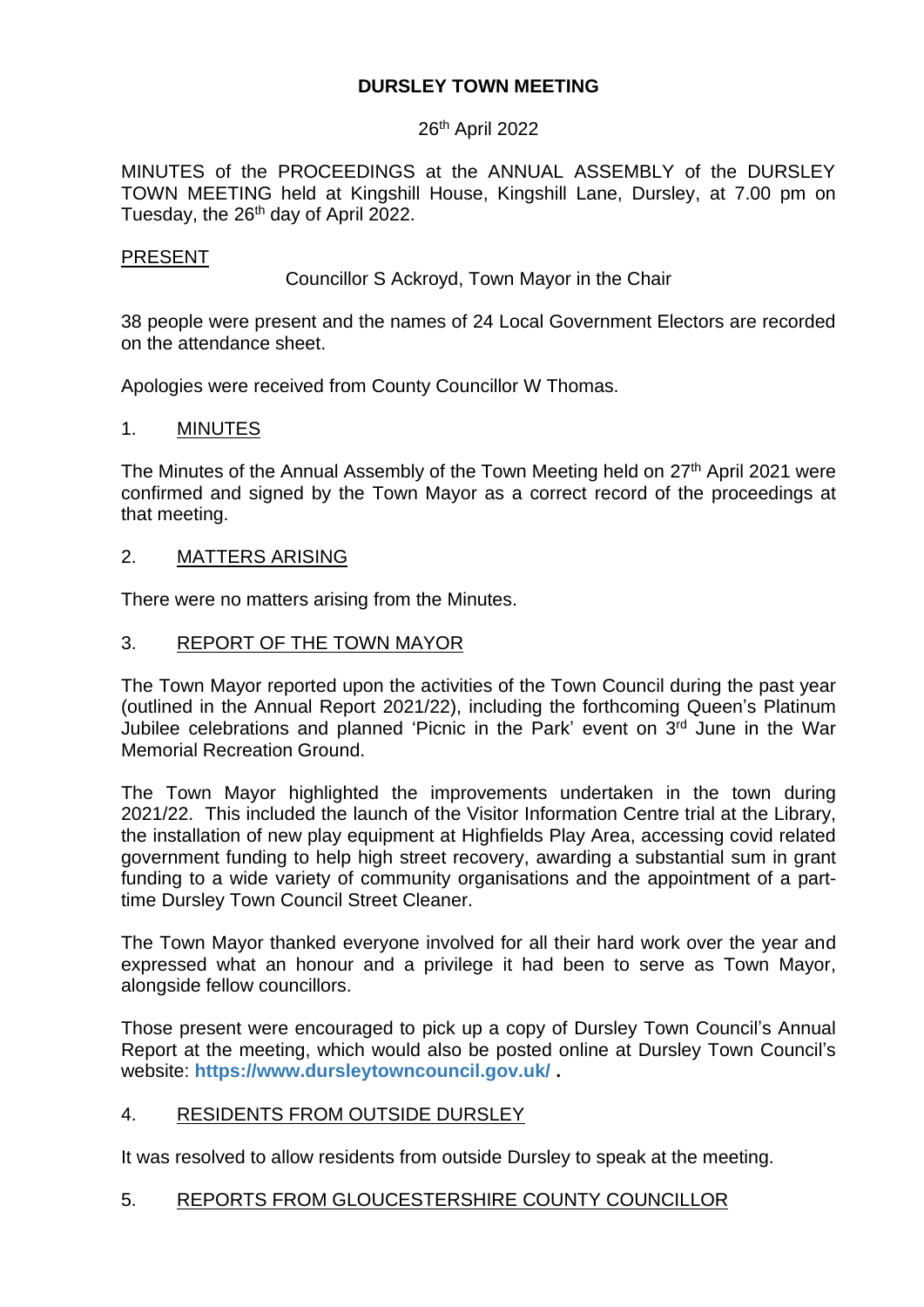It was noted that County Councillor W Thomas had given her apologies.

A written report was included in the 2021/22 'Councillor & Community Group Reports' document (page 3), to be introduced under agenda item 8.

# 6. REPORTS FROM DISTRICT COUNCILLORS

The Town Mayor welcomed District Councillors Cornell, Patrick and Hall to the meeting.

It was noted that District Councillors Cornell, Patrick and Hall had provided full written reports that were available in the 2021/22 'Councillor & Community Group Reports' document (pages 4-5), to be introduced under agenda item 8.

There were no further reports and no questions raised.

### 7. TO RECEIVE A PRESENTATION FROM MR IAN PROCTOR REPRESENTING DIGITAL DURSLEY

The Town Mayor welcomed Ian Proctor from Digital Edge, representing 'Digital Dursley'.

Mr Proctor outlined his background and that of Digital Edge, a digital marketing company based above the Post Office in Dursley, as well as in Durham.

Mr Proctor explained that the company had been very keen to get involved in the business community when they arrived in the town, with a desire to create a similar business support network to the one up in Durham.

The presentation covered the following points:

- Digital Dursley is a free business and community support group for the town of Dursley.
- The website,<https://www.digitaldursley.co.uk/> , was purpose built and designed to support the town. It includes free access to business listings, job vacancies, business support resources, blogs, a business forum with chat function, a map function, latest news, and events listing.
- The group hold free breakfast business networking events on the  $2<sup>nd</sup>$  Friday of the month in the Chantry Centre on Long Street. These events normally involve meeting new people and sharing information. The upcoming May meeting includes a visit from a Cornish business lecturer and entrepreneur.
- There is a Digital Dursley Facebook page.
- Other town groups, such as Dursley Welcomes Walkers, could use the events listing on the website to share information.

# 8. TO RECEIVE WRITTEN PRESENTATIONS FROM LOCAL COMMUNITY ORGANISATIONS

The Mayor introduced the 'Councillor and Community Group Reports' 2021/22 document available at the meeting, which would also be posted online at Dursley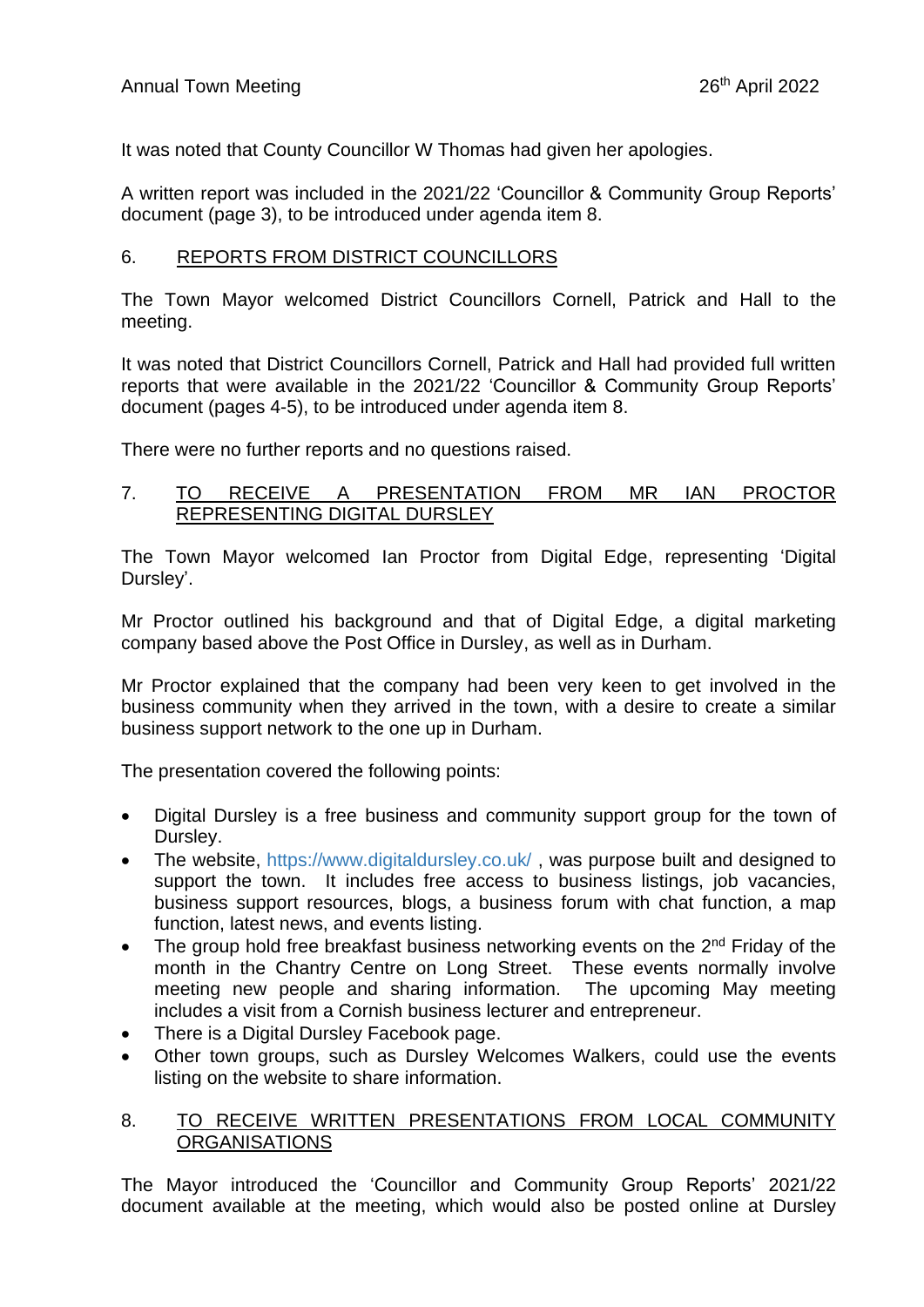Town Council's website: **<https://www.dursleytowncouncil.gov.uk/> .**

Included in the pack: **Cam, Dursley & Uley Joint Woodlands Management Committee, The Chantry Centre, Churches Together in Cam, Dursley & District, Citizens Advice Stroud & Cotswold Districts Ltd, Cotswold Vale Talking Newspaper, Dursley & District Community Association, Dursley in Bloom, Dursley United Charity, Dursley Welcomes Walkers, Festive Dursley, GL11 Community Hub, Great Western Air Ambulance Charity, Kingshill House, Stroud District Council Neighbourhood Warden Service, The Door and Vale Vision.**

Those groups present were invited to add any key points not already included in the published document. No further points were put forward.

The Town Mayor thanked everyone for contributing, highlighting the great amount of positive work in the town that is down to hardworking, committed volunteers.

#### 9. TO RECEIVE A BRIEF UPDATE FROM LOCAL COMMUNITY ORGANISATIONS NOT INCLUDED WITHIN ITEM 8

# i) **The Engine Cam and Dursley**

Charlie Marwood, a founding director of The Engine Hub CIC, was present and introduced people to this new business. Charlie explained that the Engine is about 'propelling new businesses with social purpose', helping to support local entrepreneurs and people launch the businesses needed to help the area thrive.

The following points were noted:

- The Engine set up its very own social enterprise pop-up business on the High Street 'The Heist' Escape Room.
- The Escape Room was a new entertainment venue for the town launched in December 2021 and had been very well received since, with 200 games booked and 850 people visiting from within a 10 mile radius.
- In May, the Engine and Escape Room would move to a permanent home on the high street with new premises above the Intersound music shop at 52 Parsonage Street, Dursley.
- The Heist would shortly be replaced by new game 'The Conspiracy', which would run out of the new premises.

# ii) **Dursley After Hours**

Danae Savvidou and Doina Cornell, as representatives of Dursley After Hours, outlined information on the following upcoming free events organised by the group:

- Witchcraft in England 1500-1700 All you ever wanted to know about witchcraft but were too afraid to ask – with Dr Peter Elmer, Friday 29<sup>th</sup> April 2022 7:30pm at the King's Head, Dursley.
- Much Ado About Dursley Theatre Festival under the Market place Saturday  $30<sup>th</sup>$ April. The programme runs from 11:30am until 3pm with acts covering – Mikael Pedersen, Shakespeare in Dursley, Life at Listers and Ghost Pub. The event makes use of work undertaken as part of GL11's Oral History project.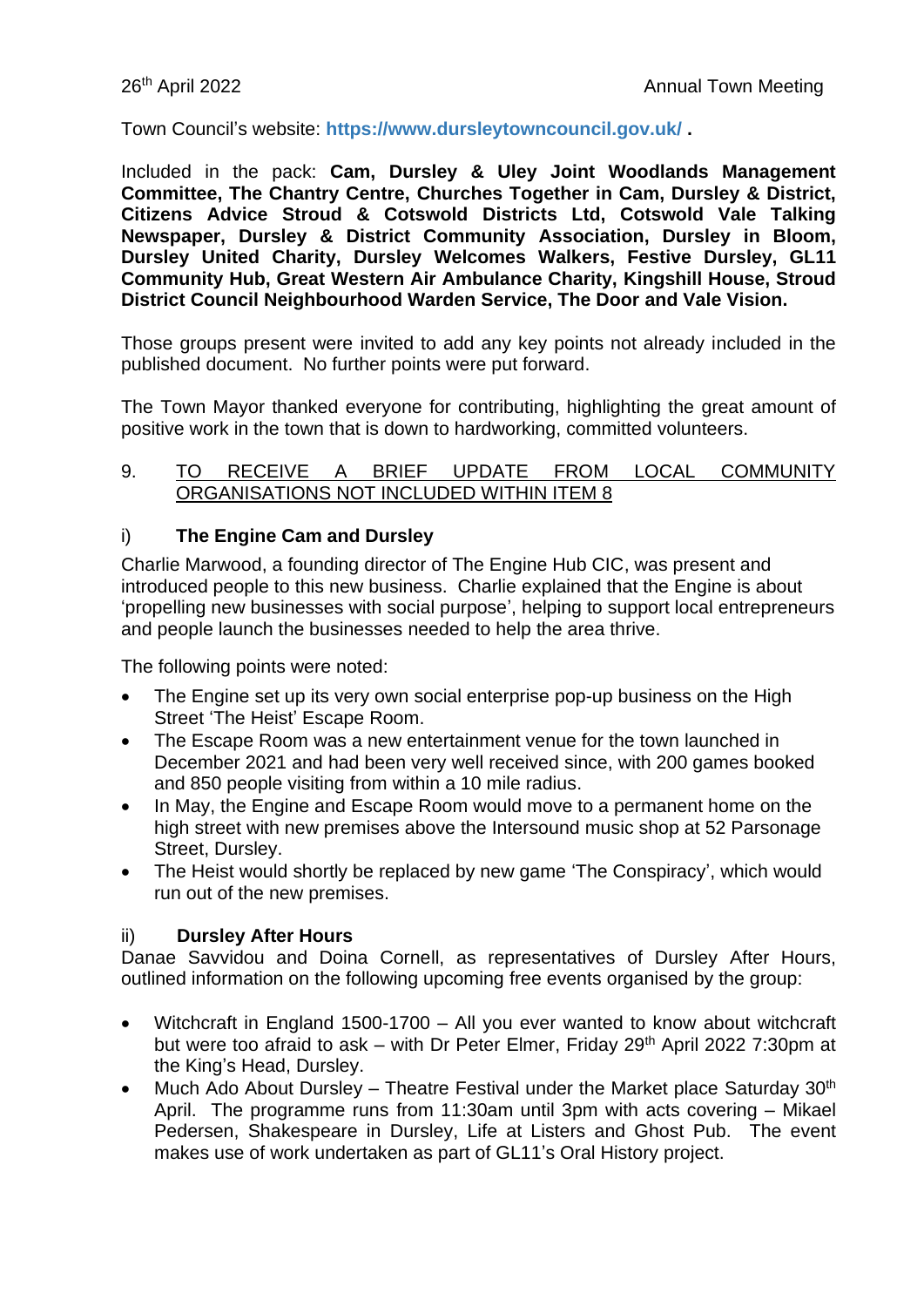# 10. TO DISCUSS TOWN MATTERS GENERALLY

The Town Mayor invited those present to raise any town matters to discuss.

The following issues were raised by the audience:

#### i) Bus services

*A resident and member of the Cam and Dursley Transportation Group informed the meeting that the new Stagecoach Bus Timetable for Stroud and Dursley, effective from 24th April 2022, had been published. The service routes covered are the 63, 64, 65, 66, 67, 69 and 165.* 

*It was raised as a concern that the new services do not use the Bus Station.*

*A resident added that people are using the bus services and are being left stranded in Gloucester for example, 2 hours in one case. It was felt that Stagecoach were using Covid as a excuse for missing services.*

*Following a question from the audience it was confirmed that the timetable does not include school buses.*

*A resident shared their experience of a late bus cancellation related to service 65 which had resulted in their child being stranded after school in Stroud.*

The Town Clerk explained that the Council would continue to work alongside County Councillor Thomas and to support the Cam and Dursley Transportation Group to lobby Gloucestershire County Council and Stagecoach on the ongoing issues with bus services and links to the Cam and Dursley Rail Station.

The Mayor highlighted that Stagecoach had said that the company would cover the taxi fares related to stranded passengers, everyone was encouraged to continue to report issues and complain directly to Stagecoach.

No further town matters were raised.

The Town Mayor reminded everyone that members of the public can raise matters with the Council at any time.

### 11. LESLIE D GALE AWARD 2022

The Town Mayor explained that the Leslie D Gale Award was instituted in 1994, as a tribute to the late Mr. Gale, who was the last Chairman of Dursley Parish Council and the first Mayor of Dursley, and who served the community in so many ways. The Leslie D Gale Award not only recognises longevity of service to the community but also impact.

The 2022 awards were announced by the Town Mayor.